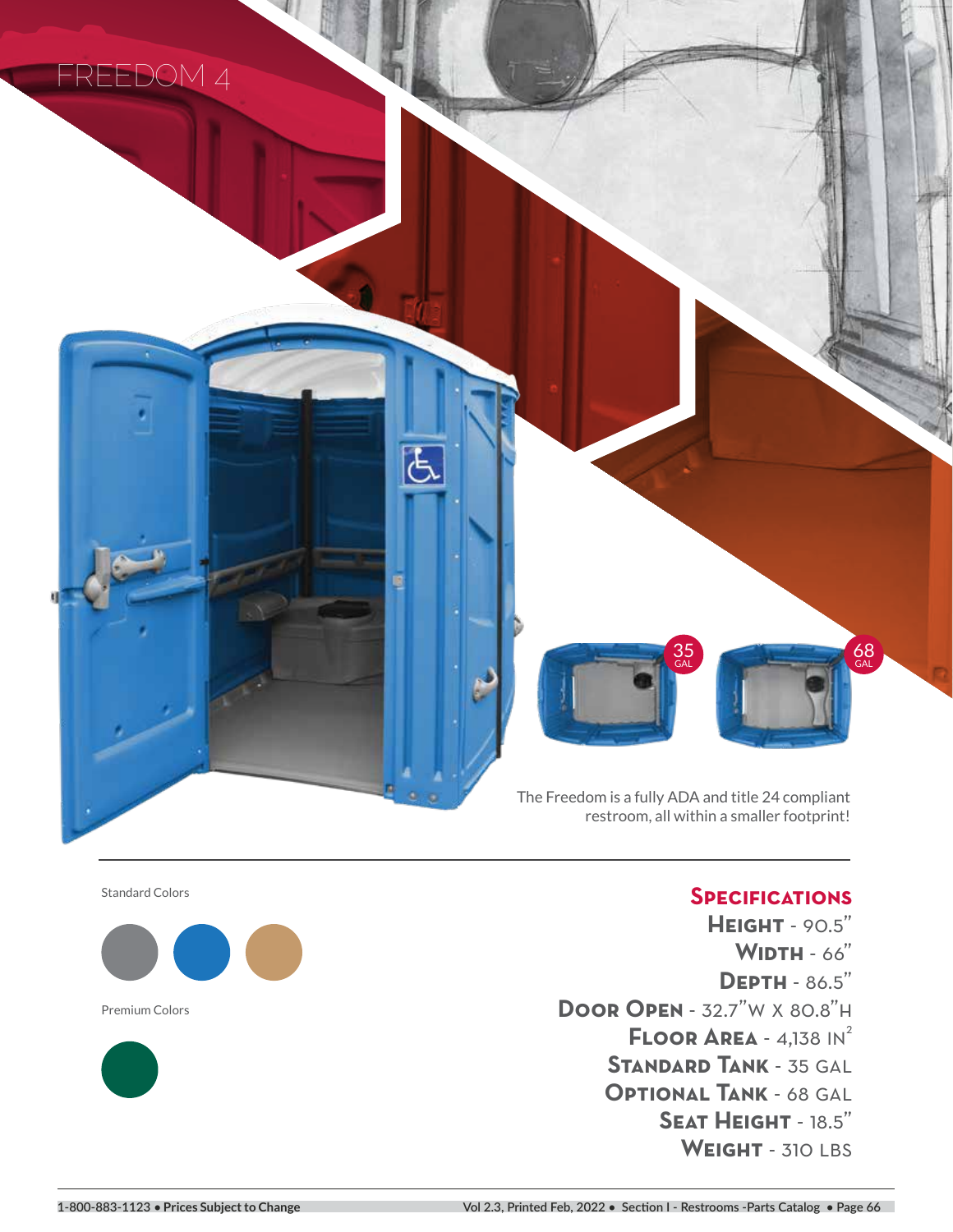## **FREEDOM BASE CONFIGURATION - DARK GRAY**

| PART# | QPU            | <b>DESCRIPTION</b>            |
|-------|----------------|-------------------------------|
| 22209 | $\mathbf{1}$   | Hood-Papergrd 3 Roll Dgry     |
| 10394 | $\mathbf{1}$   | Decal-Hcp (isa) Freedom2      |
| 22531 | $\mathbf{1}$   | Cover-Freedom4 Closer Dgry    |
| 13796 | $\mathbf{1}$   | Vent Pipe-3 X 65-1/2 Black    |
| 22536 | 1              | Closure-Door Hydraulic 1x16   |
| 10570 | $\mathbf{1}$   | Seat-Toilet Tuf/Fre/Lib Black |
| 22537 | 2              | Tube-Freedom4 Stiffener Blk   |
| 22520 | $\mathbf{1}$   | Floor-Freedom4                |
| 22530 | 1              | Front Assy-Freedom4 Dgry      |
| 21299 | $\mathbf{1}$   | Rod-Freedom3 Door 77.5in      |
| 21382 | 1              | Bracket-Freedom3 Closure      |
| 40057 | $\mathbf{1}$   | Handle- GB Toilet Grey        |
| 22310 | $\mathbf{1}$   | Spindle-Prgrd II 3 Roll Metal |
| 40052 | $\mathbf{1}$   | SCREW-1/4-20x3-1/2 PH PNHD SS |
| 22540 | $\mathbf{1}$   | Hdwe-Freedom4                 |
| 20903 | $\mathbf{1}$   | Nut-#10-24 Nyloc Stnls        |
| 15975 | 2              | Rivet-#66 Stnls               |
| 22519 | 2              | Grab Bar-Lib/Frdm4 Plastic    |
| 22605 | 2              | Hasp-Large Lock Extended      |
| 11270 | $\overline{4}$ | Rivet-#68 Stnls               |
| 22644 | $\overline{4}$ | Rivet-#68 Stnls Lf            |
| 14791 | $\overline{4}$ | Insert-#10-24 Jack Nut        |
| 18813 | 5              | Screw-#10-24 X3/4 Truss Stnls |
| 20883 | 6              | Bolt-5/16-18 X 1 Hxhd Stnls   |
| 13860 | 6              | Screw- #14 X 1-1/2 W/Wsh Gold |
| 13131 | 6              | Nut-5/16 Nyloc                |
| 17436 | $\overline{7}$ | Rivet-Avdel Silver            |
| 22584 | 12             | Washer-5/16 Id Fender Hd Ss   |
| 18718 | 24             | Screw-1/4-20 X 1 Truss Head   |
| 16307 | 25             | Nut-1/4-20 Nyloc Stnls        |
| 12382 | 25             | Washer-1/4 Flat Stnls         |
| 22543 | 29             | Rivet-#610 Aal Pop            |
| 11360 | 31             | Washer-1/4 Id Fender Stnls    |
| 22604 | 54             | Rivet-Tri-Lobe X 5/8 Lf       |
| 11054 | 57             | Rivet-#68 Aal Pop             |
| 11315 | 96             | Washer-3/16 Rivet Stnls       |
| 22532 | $\mathbf{1}$   | Panel-Half Left Freedom4 Dgry |
| 22533 | $\mathbf{1}$   | Panel-Half Rigt Freedom4 Dgry |
| 22529 | 3              | Panel-Lib/Frdm4 Dgry          |
| 22518 | $\mathbf{1}$   | Roof-Freedom4 Natural         |
| 22608 | 1              | Tank-Fre/Lib 35 Gal Blowmold  |
| 21292 | $\mathbf{1}$   | Stop-Freedom3 Fabric          |
|       |                |                               |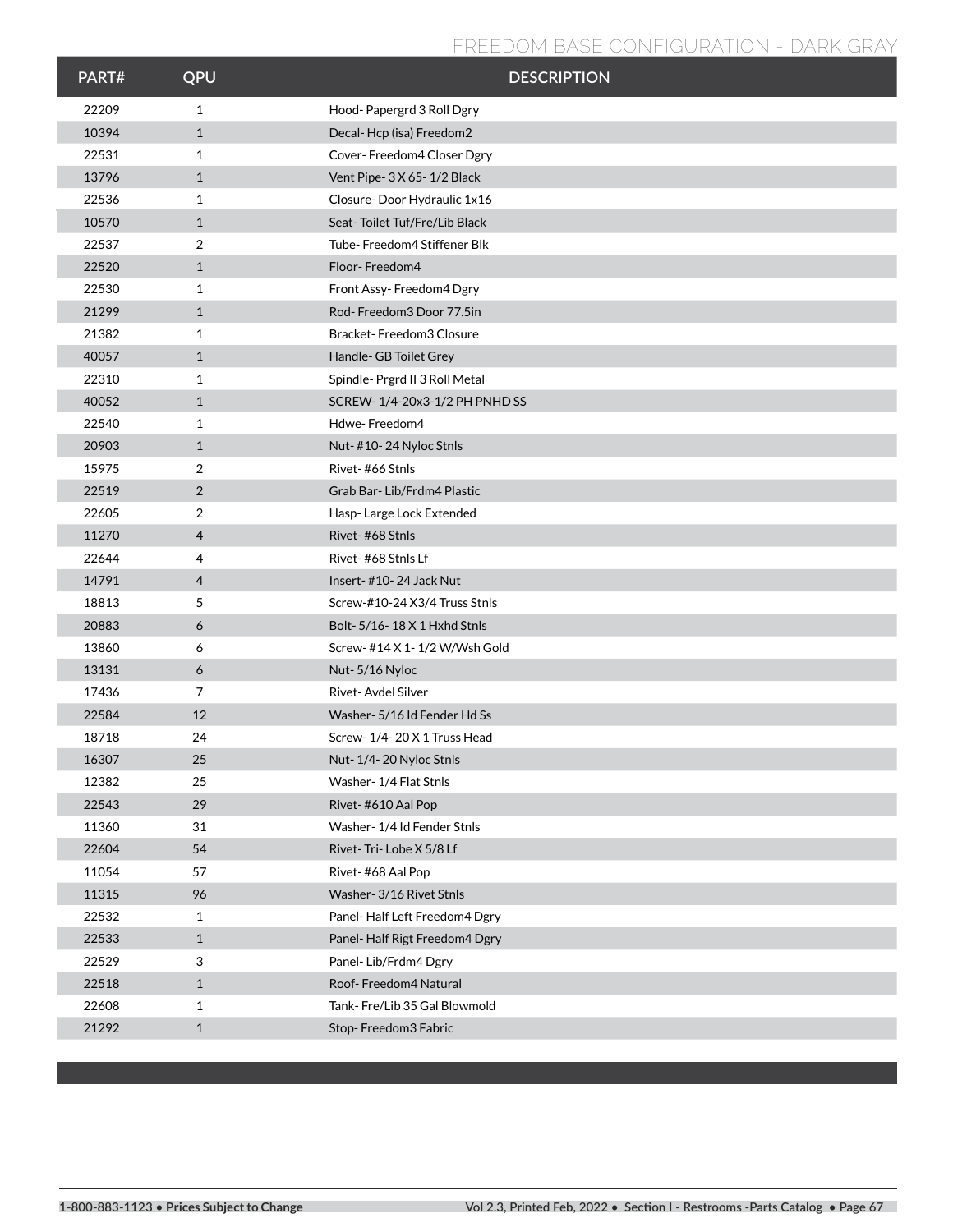

| <b>STANDARD COLORS</b> |                     |             |             |  |  |  |  |
|------------------------|---------------------|-------------|-------------|--|--|--|--|
|                        | DARK GRAY           | ROYAL BLUE  | <b>SAND</b> |  |  |  |  |
| <b>FRONT PART#</b>     | 22530               | 22553       | 22558       |  |  |  |  |
| PANEL PART#            | 22533/22532         | 22555/22556 | 22560/22561 |  |  |  |  |
| <b>PREMIUM</b>         |                     |             |             |  |  |  |  |
|                        | <b>FOREST GREEN</b> |             |             |  |  |  |  |
| <b>FRONT PART#</b>     | 22563               |             |             |  |  |  |  |
| PANEL PART#            | 22565/22566         |             |             |  |  |  |  |
|                        |                     |             |             |  |  |  |  |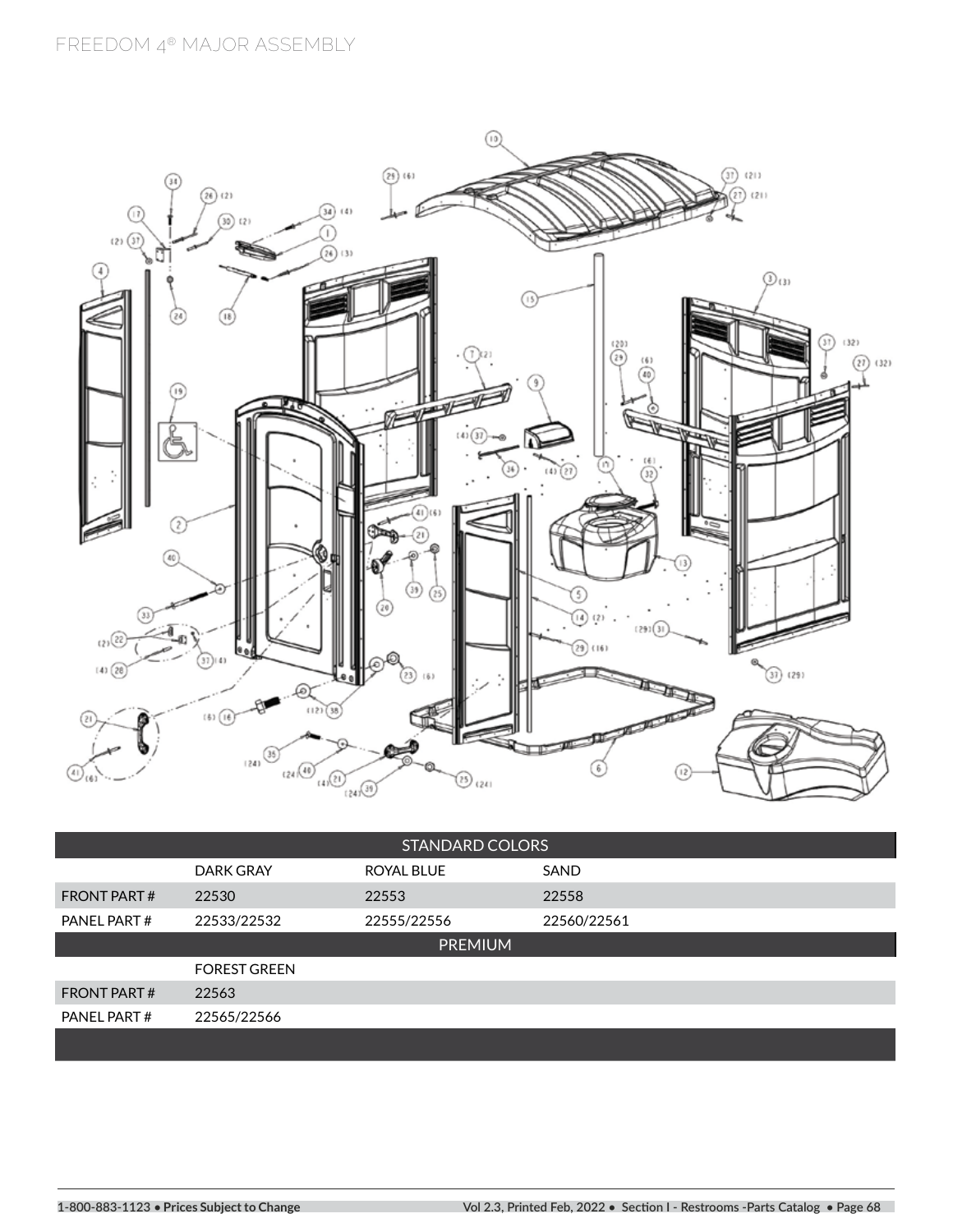## **FREEDOM 4® MAJOR ASSEMBLY FREEDOM 4® MAJOR ASSEMBLY**

| <b>REV</b><br><b>ITEM#</b> | PART#            | QPU             | <b>DESCRIPTION</b>                |
|----------------------------|------------------|-----------------|-----------------------------------|
| 1                          | <b>SEE CHART</b> | $\mathbf{1}$    | COVER - FREEDOM4 DOOR CLOSER      |
| 2                          | <b>SEE CHART</b> | $\mathbf{1}$    | <b>FREEDOM4 FRONT ASSY</b>        |
| 3                          | <b>SEE CHART</b> | 3               | LIBERTY/FR4 SIDE PANEL            |
| $\overline{4}$             | <b>SEE CHART</b> | $\mathbf{1}$    | PANEL HALF LEFT FRDM4             |
| 5                          | <b>SEE CHART</b> | $\mathbf{1}$    | PANEL HALF RIGHT FRDM4            |
| 6                          | 22520            | $\mathbf{1}$    | <b>FLOOR-FREEDOM4</b>             |
| $\overline{7}$             | 22519            | 2               | <b>GRAB BAR-LIB/FRDM4 PLASTIC</b> |
| 8                          | 22540            | $\mathbf{1}$    | <b>HDWE-FREEDOM4</b>              |
| 9                          | 22209            | 1               | HOOD-PAPERGRD 3 ROLL DGRY         |
| 10                         | 22518            | $\mathbf{1}$    | ROOF-FREEDOM4 NATURAL             |
| 11                         | 10570            | $\mathbf{1}$    | SEAT-TOILET TUF/FRE/LIB BLACK     |
| 12                         | 16538            | $\mathbf{1}$    | <b>TANK-FRE/LIB LARGE DGRY</b>    |
| 13                         | 22608            | 1               | TANK-FRE/LIB 35 GAL BLOWMOLD      |
| 14                         | 22537            | 2               | TUBE-FREEDOM4 STIFFENER BLK       |
| 15                         | 13796            | 1               | VENT PIPE-3 X 65-1/2 BLACK        |
| 16                         | 20883            | 6               | BOLT-5/16-18 X 1 HXHD STNLS       |
| 17                         | 21382            | 1               | BRACKET-FREEDOM3 CLOSURE          |
| 18                         | 22536            | $\mathbf{1}$    | CLOSURE-DOOR HYDRAULIC 1X16       |
| 19                         | 10394            | 1               | DECAL-HCP (ISA) FREEDOM2          |
| 20                         | 40057            | $\mathbf{1}$    | <b>HANDLE-GB TOILET GREY</b>      |
| 21                         | 22522            | 6               | <b>HANDLE-PLASTIC LIFT DGRY</b>   |
| 22                         | 22605            | 2               | <b>HASP-LARGE LOCK EXTENDED</b>   |
| $23*$                      | 13131            | 6               | NUT-5/16 NYLOC                    |
| 24                         | 20903            | $\mathbf{1}$    | NUT-#10-24 NYLOC STNLS            |
| $25*$                      | 16307            | 25              | NUT-1/4-20 NYLOC STNLS            |
| $26*$                      | 17436            | $5\overline{)}$ | <b>RIVET-AVDEL SILVER</b>         |
| $27*$                      | 11054            | 57              | RIVET-#68 AAL POP                 |
| $28*$                      | 11270            | 4               | RIVET-#68 STNLS                   |
| 29                         | 22604            | 54              | RIVET-TRI-LOBE X 5/8 LF           |
| 30                         | 15975            | $\overline{2}$  | RIVET-#66 STNLS                   |
| $31*$                      | 22543            | 29              | RIVET-#610 AAL POP                |
| $32*$                      | 13860            | 6               | SCREW-#14 X 1-1/2 W/WSH GOLD      |
| 33                         | 40052            | 1               | SCREW-1/4-20X3-1/2 PH PNHD SS     |
| $34*$                      | 18813            | $5\overline{)}$ | SCREW-#10-24 X3/4 TRUSS STNLS     |
| $35*$                      | 18718            | 24              | SCREW-1/4-20 X 1 TRUSS HEAD       |
| 36                         | 22310            | $\mathbf{1}$    | SPINDLE-PRGRD II 3 ROLL METAL     |
| $37*$                      | 11315            | 92              | WASHER-3/16 RIVET STNLS           |
| 38                         | 22584            | 12              | WASHER-5/16 ID FENDER HD SS       |
| 39                         | 12382            | 25              | WASHER-1/4 FLAT STNLS             |
| $40*$                      | 11360            | 31              | WASHER-1/4 ID FENDER STNLS        |
| 41                         | 22604            | 6               | RIVET - TRI-LOBE X 5/8 LF         |
|                            |                  |                 | * Only sold in multiples of 100   |